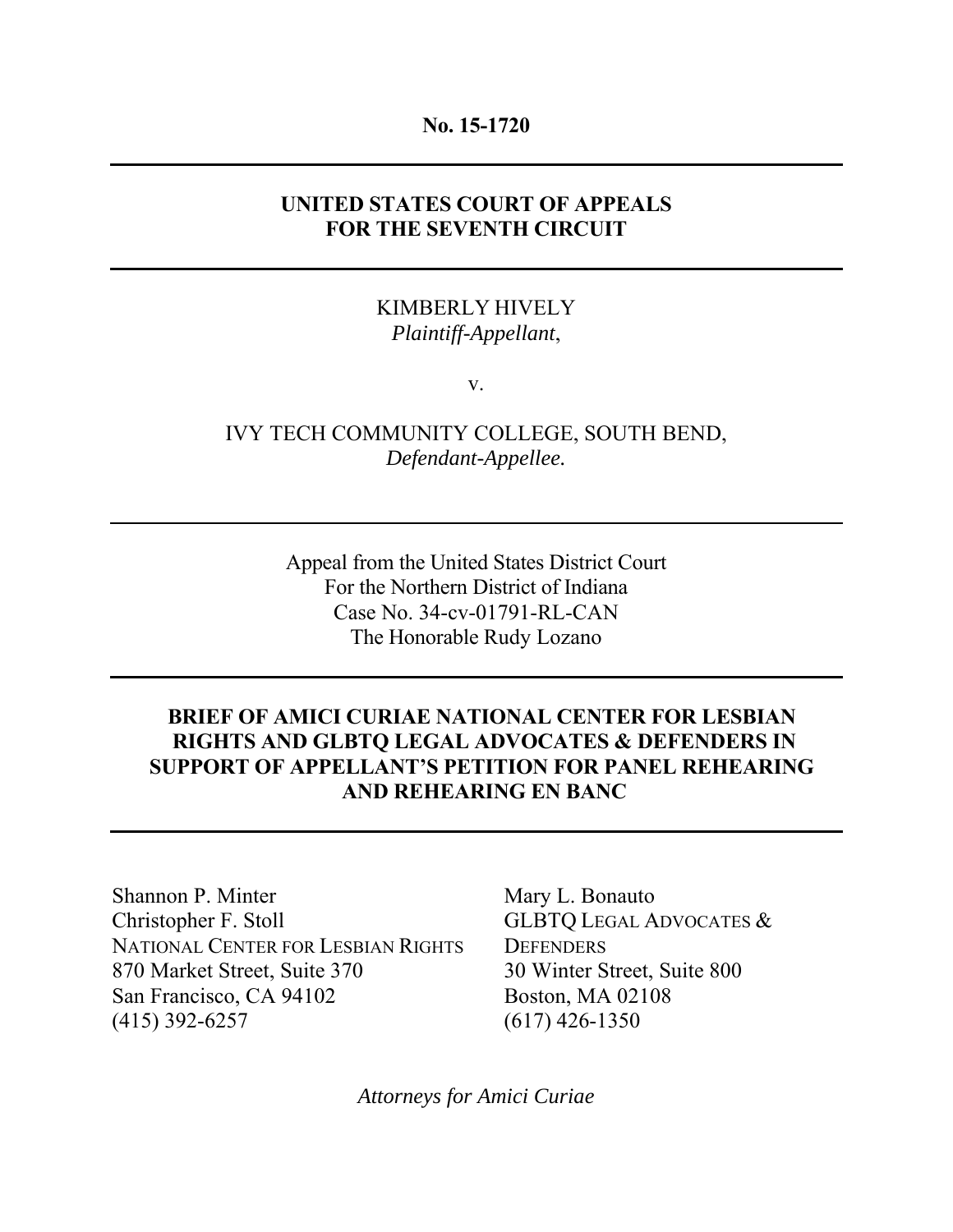# **TABLE OF CONTENTS**

|                                          | <b>TABLE OF AUTHORITIES</b>                                   | iv             |
|------------------------------------------|---------------------------------------------------------------|----------------|
| <b>INTEREST OF AMICI CURIAE</b>          |                                                               | $\mathbf{1}$   |
| INTRODUCTION AND SUMMARY OF ARGUMENT     |                                                               |                |
| <b>ARGUMENT</b>                          |                                                               | $\mathfrak{Z}$ |
| I.                                       | THE RULE DOES NOT WARRANT STARE DECISIS PROTECTION.           | $\mathfrak{Z}$ |
| A.                                       | The Rule Is Unworkable and Leads to Inconsistent Results.     | 3              |
| <b>B.</b>                                | There Is No Reliance Interest That Needs Protection.          | 5              |
|                                          | The Rule Is Out of Step With Related Principles of Law.<br>C. | 5              |
| <b>CONCLUSION</b>                        |                                                               | $\tau$         |
| CERTIFICATION OF COMPLIANCE WITH FRAP 32 |                                                               |                |
| <b>CERTIFICATE OF SERVICE</b>            |                                                               |                |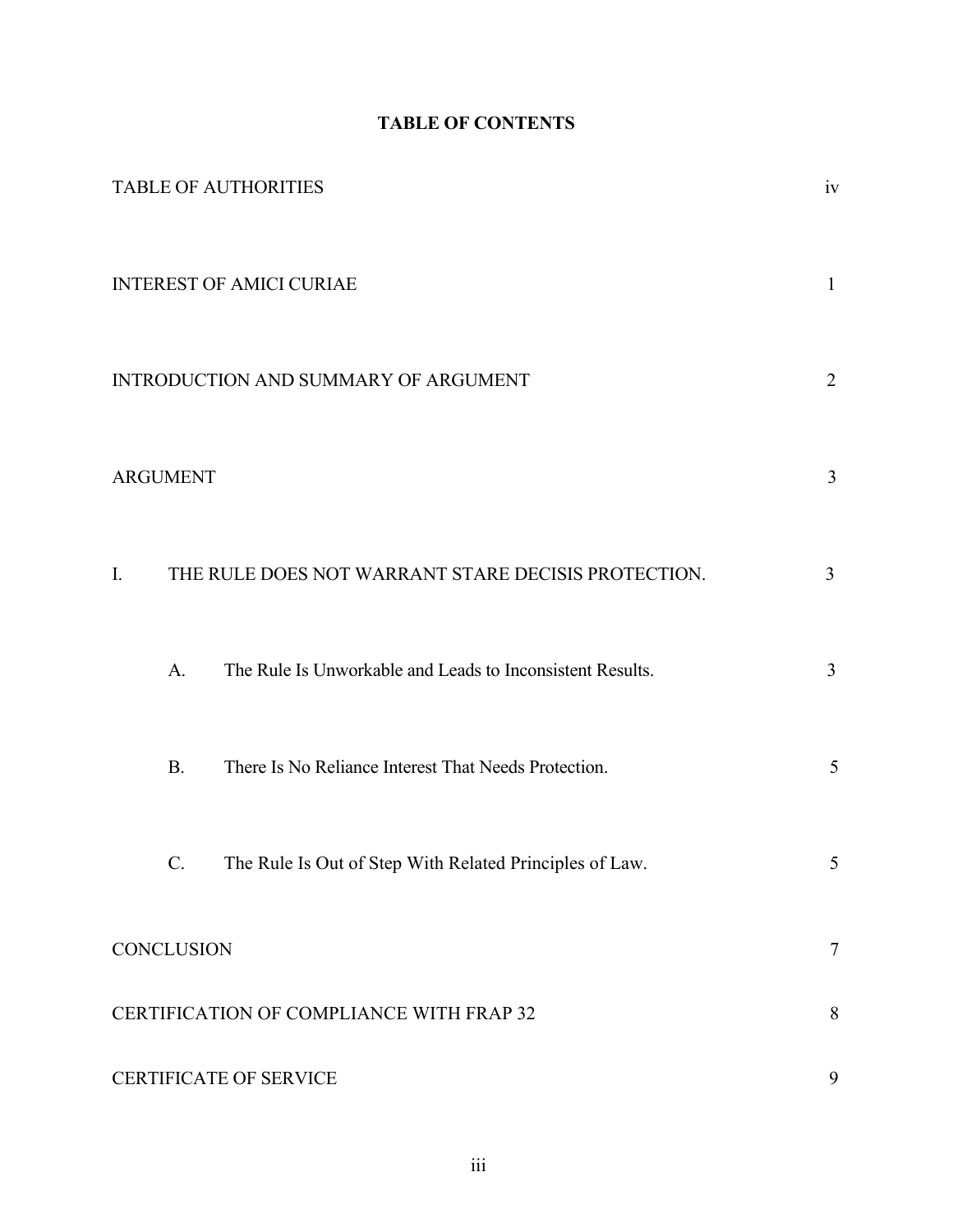# **TABLE OF AUTHORITIES**

| <i>Hively v. Ivy Tech Comty. Coll., No.</i> 15-1720, 2016 U.S. App. LEXIS 13746<br>(7 <sup>th</sup> Cir. July 28, 2016) | passim     |
|-------------------------------------------------------------------------------------------------------------------------|------------|
| Oncale v. Sundowner Offshore Servs., 523 U.S. 75 (1998)                                                                 | 6          |
| Planned Parenthood of Southeastern Pennsylvania v. Casey, 505 U.S. 833 (1992)                                           | 2, 5       |
| Price Waterhouse v. Hopkins, 490 U.S. 228 (1989)                                                                        | 5, 6       |
| Schwenk v. Hartford, 204 F.3d 1187 (9th Cir. 2000)                                                                      | 6          |
| Tate v. Showboat Marina Casino Partnership, 431 F.3d 580 (7 <sup>th</sup> Cir. 2005)                                    | 2          |
| Ulane v. Eastern Airlines, Inc., 742 F.2d 1081 ( $7th$ Cir. 1984)                                                       | 2, 5, 6, 7 |
| U.S. v. Sykes, 598 F.3d 334 (7 <sup>th</sup> Cir. 2010)                                                                 | 2, 5       |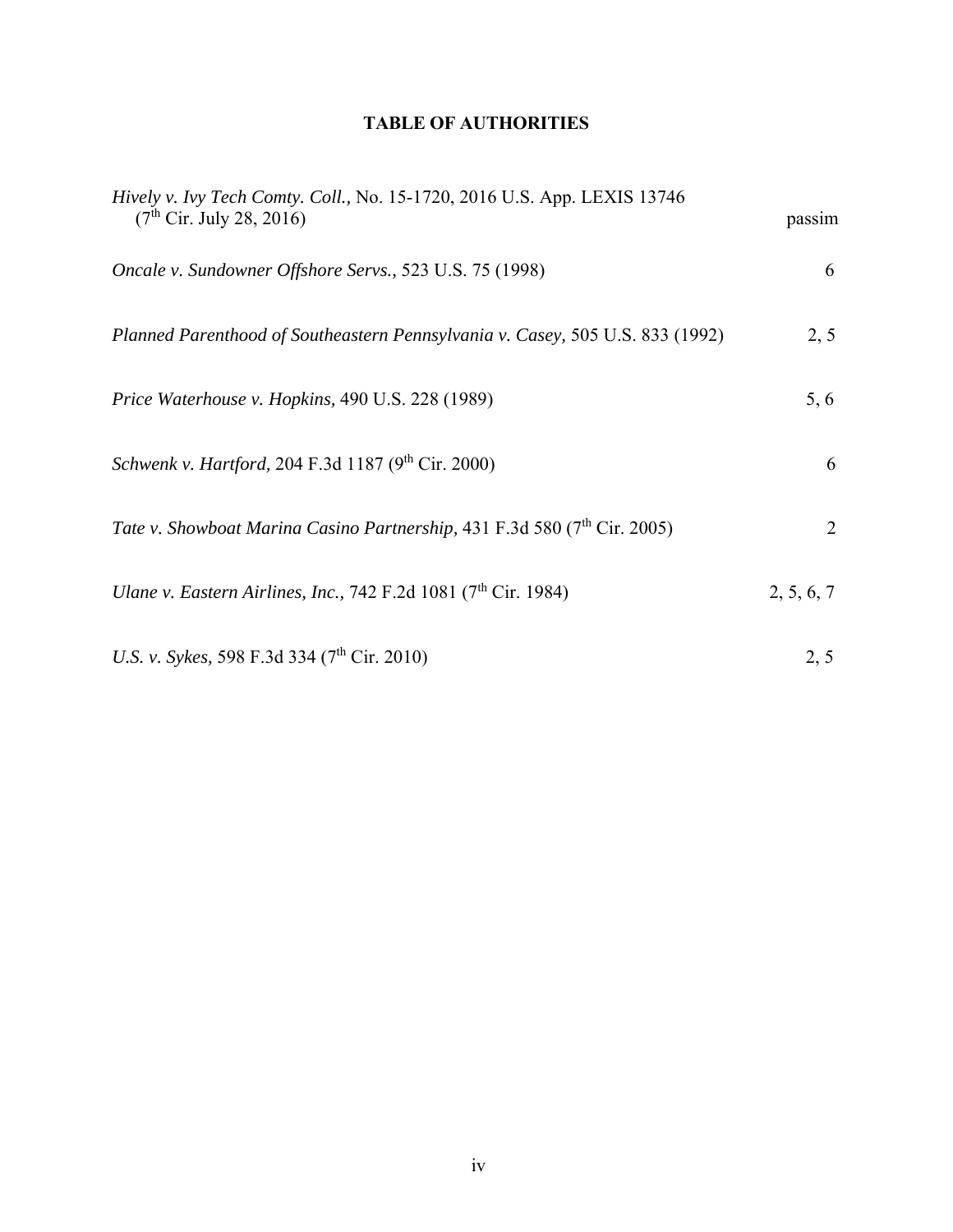#### **INTEREST OF AMICI CURIAE1**

The National Center for Lesbian Rights ("NCLR") is a national non-profit legal organization dedicated to protecting and advancing the civil rights of lesbian, gay, bisexual, and transgender people and their families through litigation, public policy advocacy, and public education. Since its founding in 1977, NCLR has played a leading role in securing fair and equal treatment for LGBT people and their families in cases across the country involving constitutional and civil rights. NCLR has a particular interest in promoting equal opportunity for LGBT people in the workplace through legislation, policy, and litigation, and represents LGBT people in employment and other cases in courts throughout the country.

 Through strategic litigation, public policy advocacy, and education, GLBTQ Legal Advocates & Defenders ("GLAD") works in New England and nationally to create a just society free of discrimination based on gender identity and expression, HIV status, and sexual orientation. GLAD has litigated widely in both state and federal courts in all areas of the law in order to protect and advance the rights of lesbians, gay men, bisexuals, transgender individuals and people living with HIV and AIDS. GLAD has an enduring interest in ensuring that employees receive full and complete redress for the violation of their civil rights in the workplace.

1

<sup>&</sup>lt;sup>1</sup> The parties have consented to the filing of this brief. Counsel for the parties have not authored this brief in whole or in part. The parties and counsel for the parties have not contributed money that was intended to fund preparing or submitting the brief. No person other than the amici curiae contributed money that was intended to fund preparing or submitting the brief.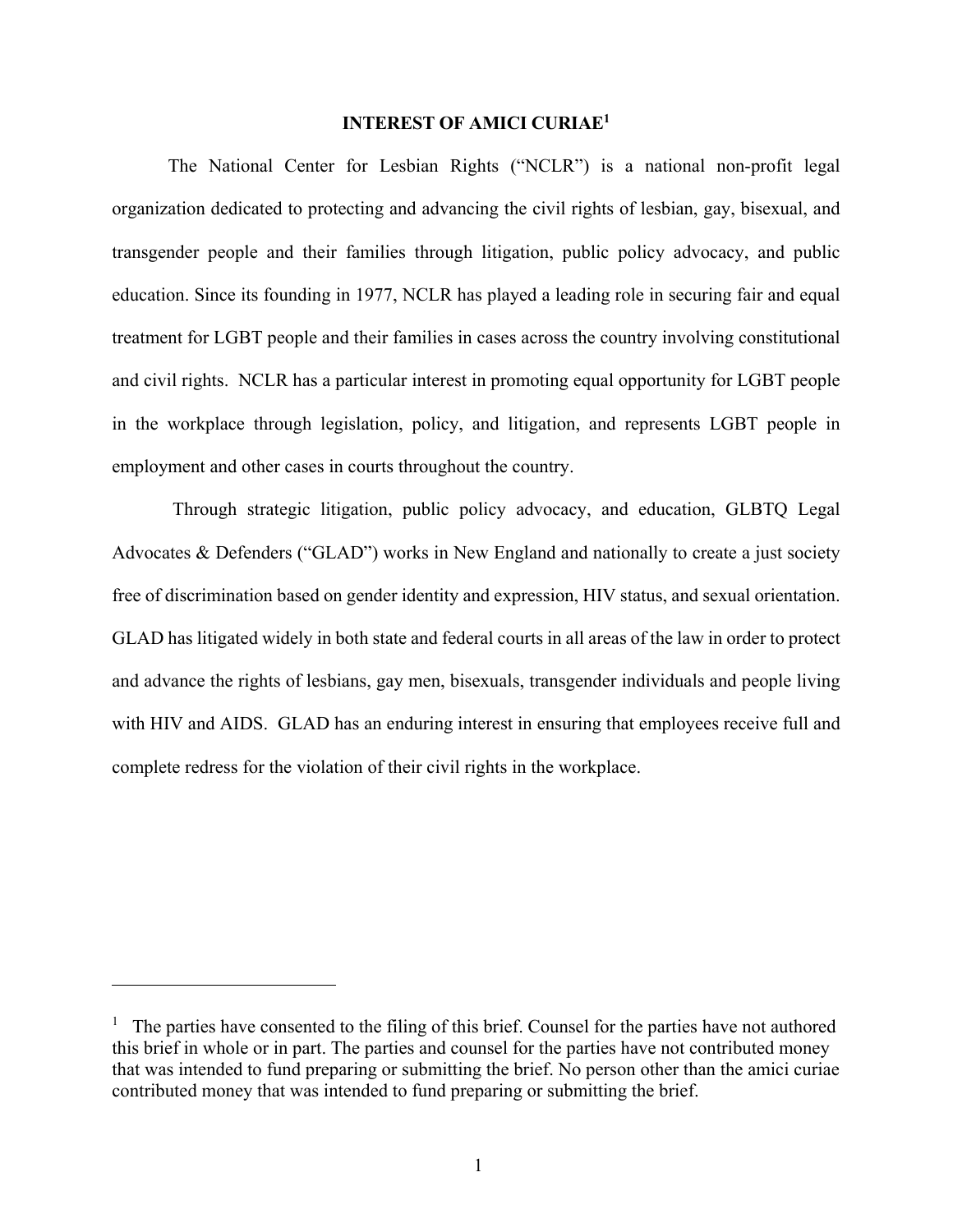### **INTRODUCTION AND SUMMARY OF ARGUMENT**

This Court has held that Title VII excludes sexual orientation discrimination in a series of cases that the panel traces back to *Ulane v. Eastern Airlines, Inc*., 742 F.2d 1081 (7th Cir. 1984). *Hively v. Ivy Tech Cmty. Coll.*, No. 15-1720, 2016 U.S. App. LEXIS 13746, at \*6 and \*9 (7th Cir. July 28, 2016). However, the Court has not reexamined these cases in light of contemporary law. Undertaking such an examination, the panel found the rule incoherent, leaving lower courts "coming up short on rational answers," *id*. at \*14; resulting in a "jumble of inconsistent precedents," *id.* at \*21; and creating "an odd state of affairs" with the "unsatisfactory results seen in the confused hodge-podge of cases [the panel] detail[s]," *id.* at \*34, \*36. The panel reaffirmed the rule nonetheless, citing considerations of stare decisis. *Id*. at \*6-\*7.

The panel's reliance on stare decisis was erroneous. As this Court has recognized, stare decisis must give way when a precedent has proven "unsound in principle or unworkable in practice." *U.S. v. Sykes*, 598 F.3d 334, 338 ( $7<sup>th</sup>$  Cir. 2010). When deciding whether to revisit a prior holding, the Court considers: "'whether the rule has proven to be intolerable simply in defying practical workability; whether the rule is subject to a kind of reliance that would lend a special hardship to the consequences of overruling and add inequity to the cost of repudiation; whether related principles of law have so far developed as to have left the old rule no more than a remnant of abandoned doctrine; or whether facts have so changed, or come to be seen so differently, as to have robbed the old rule of significant application or justification.'" *Tate v. Showboat Marina Casino Partnership*, 431 F.3d 580, 583 (7<sup>th</sup> Cir. 2005) (quoting *Planned Parenthood of Southeastern Pennsylvania v. Casey*, 505 U.S. 833, 854-55 (1992) (citations omitted)). These considerations strongly support revisiting the Court's decades-old statements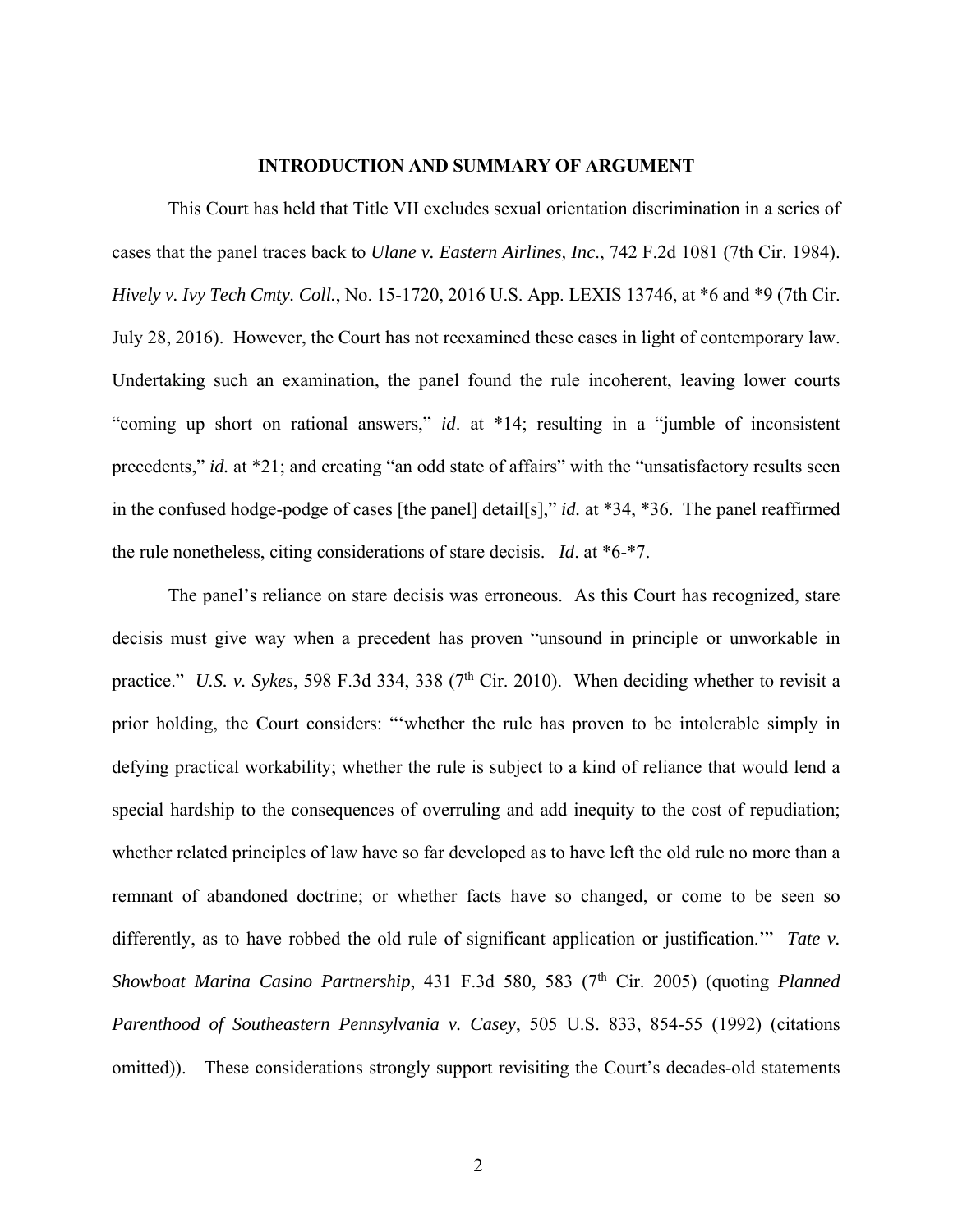and rulings about sexual orientation discrimination beginning with *Ulane*. Because the panel's decision did not consider these factors and concerns a question of exceptional importance, rehearing and rehearing en banc are warranted.

### **ARGUMENT**

### **I. THE RULE DOES NOT WARRANT STARE DECISIS PROTECTION**

#### **A. The Rule Is Unworkable and Leads to Inconsistent Results.**

As the panel recognized, sexual orientation discrimination and sex discrimination are inextricably linked. "Discrimination against gay, lesbian, and bisexual employees comes about because their behavior is seen as failing to comply with the quintessential gender stereotype about what men and women ought to do—for example, that men should have romantic and sexual relationships only with women, and women should have romantic and sexual relationships only with men." *Hively*, 2016 U.S. App. 13746 at \*19.

Even independent of gender stereotypes, sexual orientation discrimination is based on sex in the most direct and literal way. Sexual orientation is a relational characteristic, defined by being (or desiring to be) associated with persons of a particular sex. As such, sexual orientation discrimination is necessarily based on the gender of a person's intimate associates. Even when a plaintiff does not allege discrimination based on being in a same-sex relationship, such discrimination is "the very essence of sexual orientation discrimination. It is discrimination based on the nature of an associational relationship—in this case, one based on gender." *Id*. at \*51.

Because no clear distinction between sexual orientation discrimination and sex discrimination exists, courts' attempts to exclude sexual orientation discrimination from Title VII's scope have led to "a jumble of inconsistent precedents." *Id*. at 21. One group of decisions "essentially throw[s] out the baby with the bathwater," *id.*, by insisting "the gender non-conformity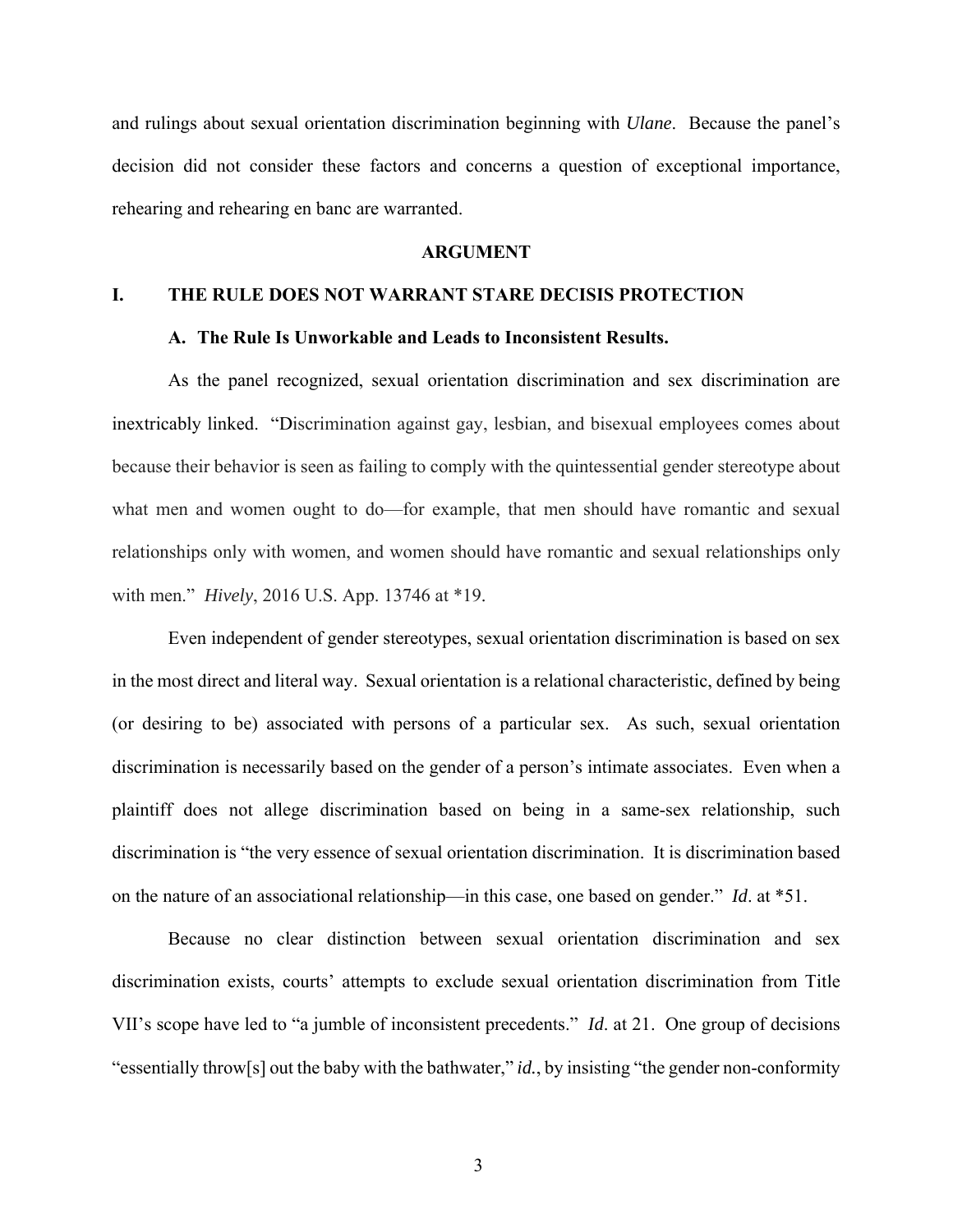claim cannot be tainted with any hint of a claim that the employer also engaged in sexual orientation discrimination," *id.* at \*24. This line of cases has led to results that are not only "odd," *id.*, but inequitable, in that lesbian, gay, and bisexual plaintiffs have been left unprotected against gender-based harassment that would have been deemed actionable had identical conduct been directed toward their heterosexual co-workers.

Other decisions "address the problem of the ill-defined lines between sexual orientation and gender non-conformity claims by carefully trying to tease the two apart and looking only at those portions of the claim that appear to address cognizable gender non-conformity discrimination." *Id.* at \*26. But attempts to disentangle the evidence in this manner inevitably end up drawing arbitrary and unpredictable lines. Plaintiffs alleging similar facts may find their claims deemed evidence of sex discrimination by one judge and evidence of sexual orientation discrimination by another, based on such elusive questions as, "for purposes of Title VII, should a court deem that pushing a factory button 'with pizzazz' is a trait associated with gay men or straight women? It is difficult to know." *Id*. at \*28. "This type of gerrymandering to exclude some forms of gender-norm discrimination but not others leads to unsatisfying results." *Id*. at \*46. 2

 $\overline{a}$ 

 $2$  The panel suggests that some sexual orientation discrimination may not qualify as gender discrimination because, in targeting a gay person, the individual has a belief about gay people that is not associated with gender. *Id.* at \*29. Such an analysis, which attempts to look beyond the personal characteristic protected by the law to some reason associated with such persons, is antithetical to our law. For example, if an employer fires a woman for being pregnant, it matters not whether he did so because he believes she is promiscuous or spends too much money or will be a bad parent. For purposes of Title VII liability, all that matters is that her pregnancy was a factor in his decision to fire her. Moreover, as the panel clearly explains elsewhere in its opinion, these are precisely the kinds of misadventures that arise because of the flawed efforts to separate sexual orientation discrimination and sex discrimination.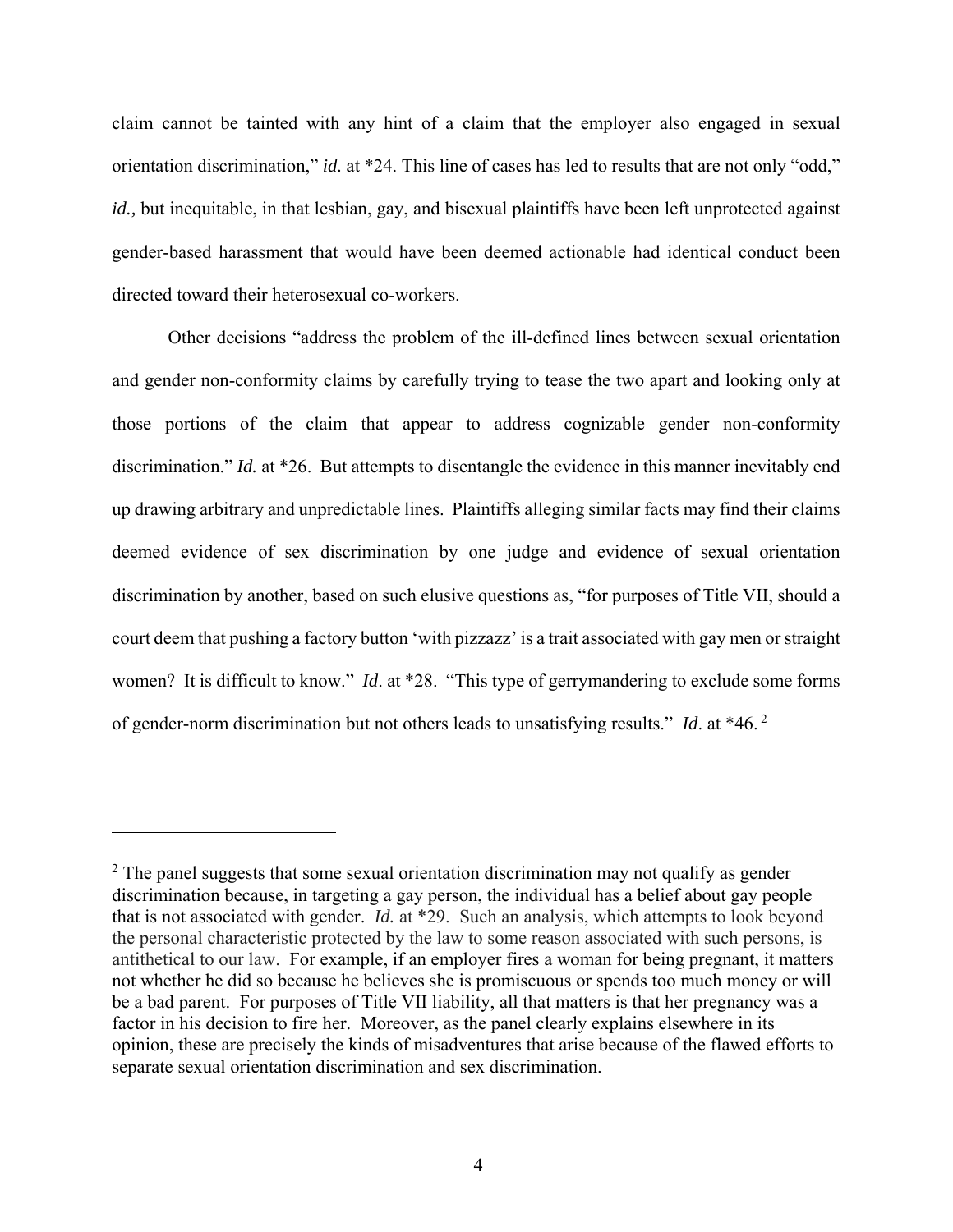Despite these reservations, the panel concluded that "this court must continue to extricate the gender nonconformity claims from the sexual orientation claims." *Id.* at \*30. The panel offered no guidance, however, as to how district courts should attempt to do so, other than to muddle along and be content "with the unsatisfactory results seen in the confused hodge-podge of cases" discussed in the panel's opinion. *Id.* at \*36. The inconsistency and unpredictability generated by such an incoherent "rule" do not warrant stare decisis. Maintaining such an unworkable rule undermines "stability, predictability and respect for the courts"—defeating the very goals that stare decisis is designed to serve. *U.S. v. Sykes*, 598 F.3d at 338.

#### **B. There Is No Reliance Interest That Needs Protection.**

The current rule is not "subject to a kind of reliance that would lend a special hardship to the consequences of overruling and add inequity to the cost of repudiation, …." *Planned Parenthood*, 505 U.S. at 854-55. To the contrary, as noted above, the absence of a principled way to determine how courts will rule on Title VII claims by lesbian, gay, or bisexual plaintiffs has left both employers and employees bereft of clear guidance. The instability and unpredictability inherent in such a scheme thwart reliance, leaving litigants to guess as to whether courts will categorize particular facts as evidence of sexual orientation discrimination or as evidence of sex discrimination. Overruling the exclusion would not cause hardship or inequity; rather it would eliminate the inconsistent and inequitable results made inevitable by the existing rule.

#### **C. The Rule Is Out of Step With Related Principles of Law.**

The rule has increasingly contradicted related principles of Title VII law. In *Ulan*e, this Court held that Title VII prohibited only discrimination "against women because they are women and against men because they are men." 742 F.2d at 1085. But *Price Waterhouse v. Hopkins,* 490 U.S. 228 (1989), rejected that narrow view, holding that Title VII also prohibits discrimination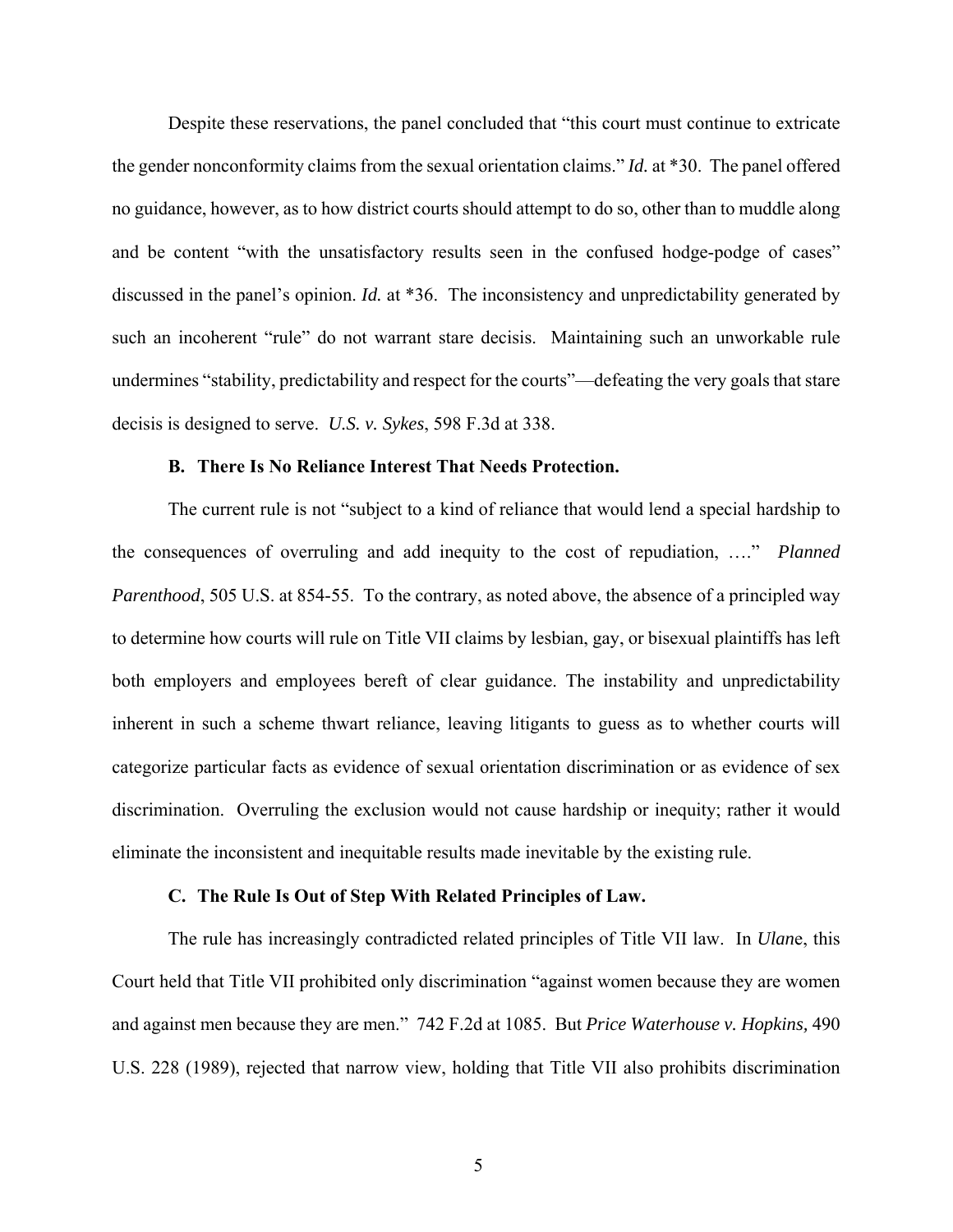based on non-conformity to gender-based stereotypes. *Id.* at 250-251; *see also*, *e.g*., *Schwenk v. Hartford*, 204 F.3d 1187, 1201 (9<sup>th</sup> Cir. 2000) ("The initial judicial approach taken in cases such as *Holloway* [and *Ulane*] has been overruled by the logic and language of *Price Waterhouse*."). In the wake of *Price Waterhouse*, no principled line can differentiate sexual orientation discrimination claims from other claims based on gender non-conformity: "all gay, lesbian, and bisexual persons fail to comply with the sine qua non of gender stereotypes – that all men should form intimate relationships only with women, and all women should form intimate relationships only with men." *Hively*, 2016 U.S. App. LEXIS 13746 at \*35.

This Court's decision in *Ulane* also held that Congress did not intend to protect "homosexuals" when it enacted Title VII. *Ulane,* 742 F.2d at 1084-1085. But in *Oncale v. Sundowner Offshore Servs.*, 523 U.S. 75 (1998), the Supreme Court repudiated the notion that the scope of Title VII may be restricted to the specific types of discrimination that Congress had in mind when it enacted the law. Congress may not have been concerned about male-on-male sexual harassment when it enacted Title VII; however, "it is ultimately the provisions of our laws rather than the principal concerns of our legislators by which we are governed." *Id*. at 79. "We see no justification in the statutory language . . . for a categorical rule excluding same-sex harassment claims from the coverage of Title VII." *Id*. The same analysis applies to claims based on sexual orientation discrimination.

The exclusion of sexual orientation discrimination claims from Title VII also creates a stark difference in how this Court treats claims of associational discrimination based on race and sex, respectively. *Hively*, 2016 U.S. App. LEXIS 13746 at \*50-51 (noting that such differential treatment violates the U.S. Supreme Court's command that Title VII be applied equally to all protected categories). In sum, in the 30+ years since *Ulane,* the rule has become increasingly at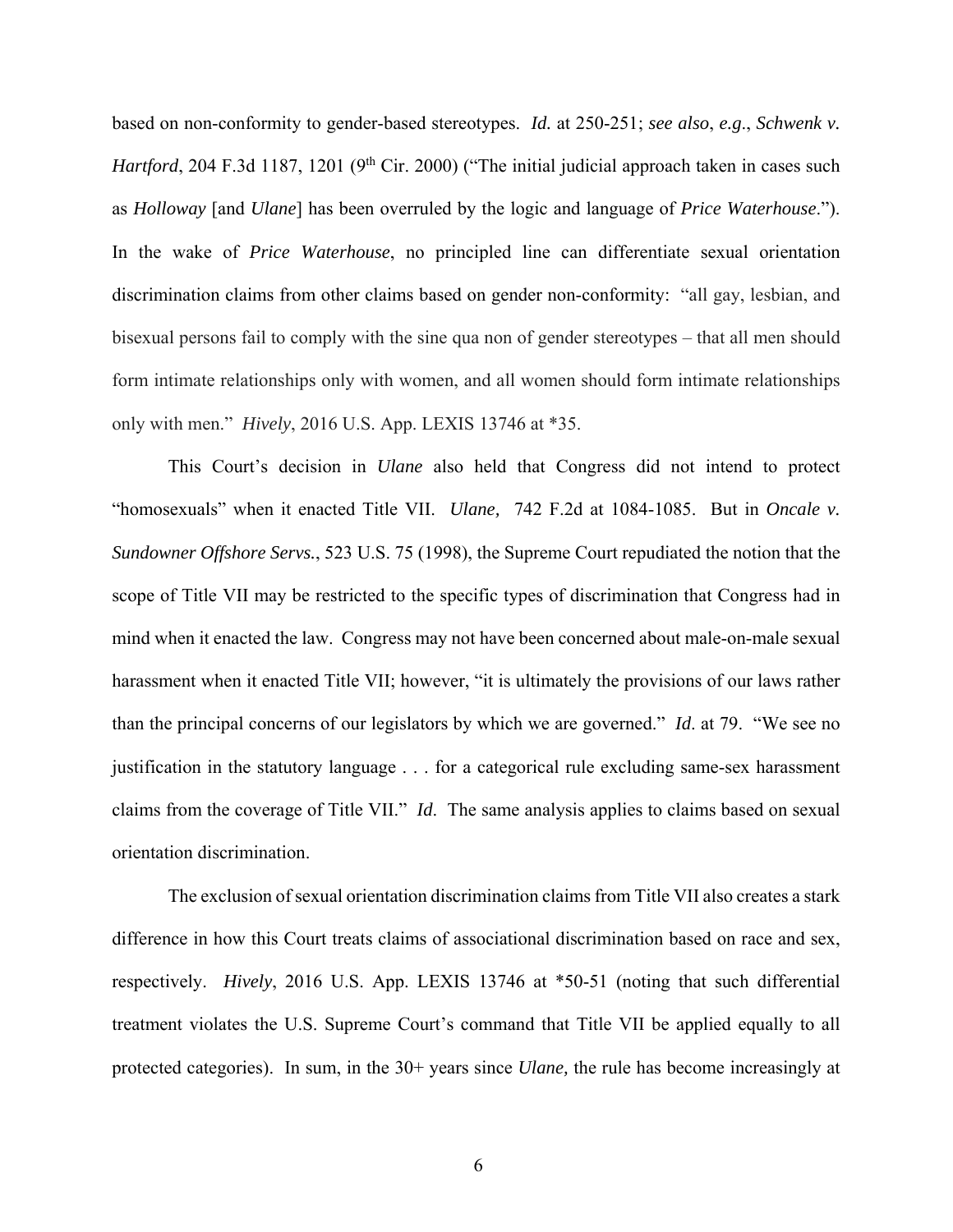odds with related principles of Title VII law. For that reason as well, it does not warrant insulation from review by the stare decisis doctrine.

### **CONCLUSION**

For the foregoing reasons, the Court should grant the petition for panel rehearing or rehearing en banc.

DATED: August 25, 2016 Respectfully submitted,

By: s/ Shannon P. Minter Shannon P. Minter Christopher F. Stoll National Center for Lesbian Rights 870 Market Street, Suite 370 San Francisco, CA 94102 (415) 392-6257

By:  $s/Mary L. Bonauto$ Mary L. Bonauto GLBTQ Legal Advocates & Defenders 30 Winter Street, Suite 800 Boston, MA 02108 (617) 426-1350

Attorneys for *Amicus Curiae*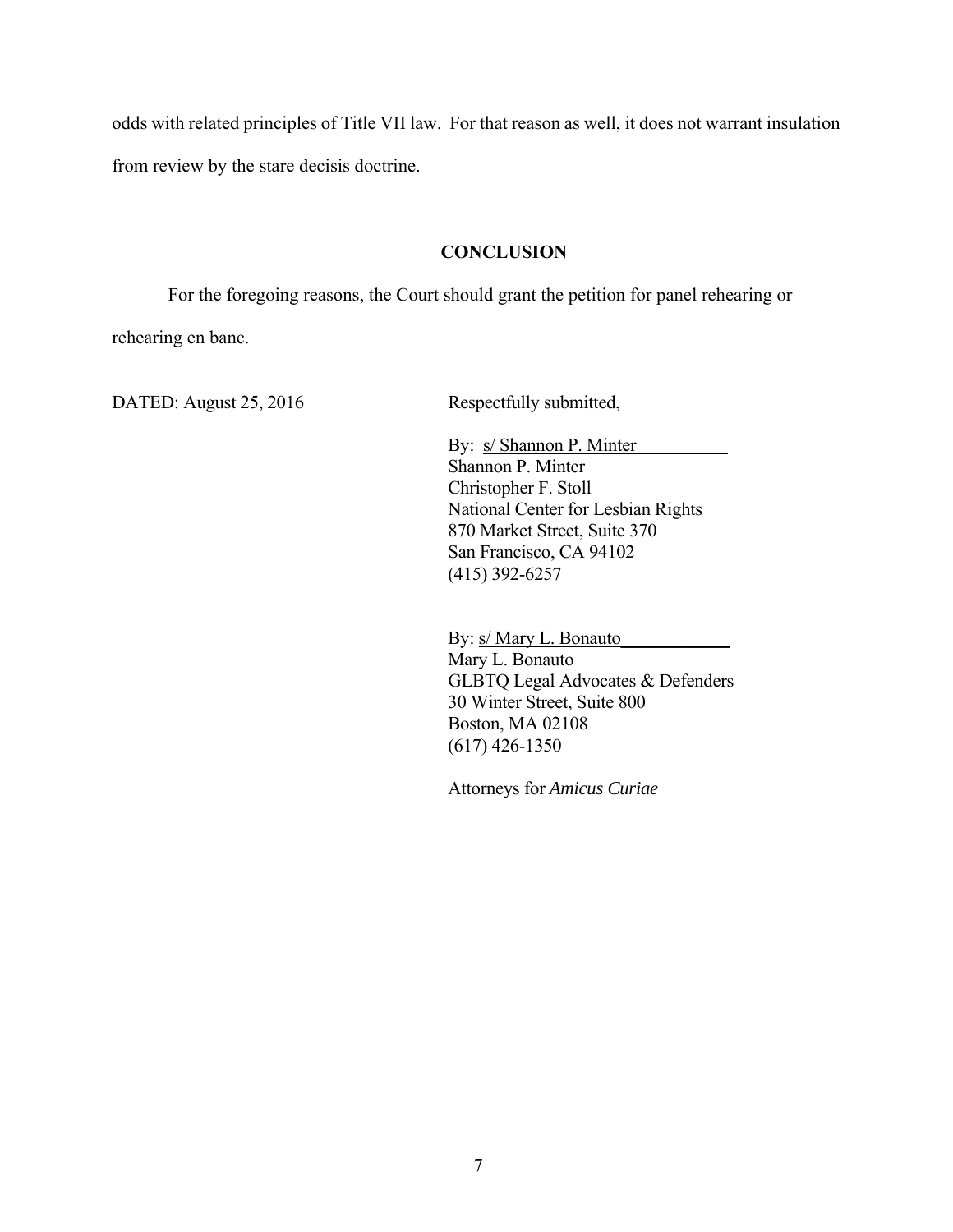### **CERTIFICATE OF COMPLIANCE**

Pursuant to Fed. R. App. P.  $32(a)(7)(C)$ , the undersigned certifies that the foregoing brief complies with the type-volume limitations as follows:

1. Exclusive of the portions of the brief exempted by Fed. R. App. P. 32(a)(7)(B)(iii), the brief complies with Fed. R. App. P. Rules 32(b)(2) and 29(d) regarding page length.

2. The brief was prepared in proportionally spaced typeface using Microsoft Word, Times Roman, 12 point for text and 12 point for footnotes, in compliance with Fed. R. App. P. 32(a)(7)(b) and Seventh Circuit Rule 32(b).

3. The undersigned understands a material misrepresentation in completing this certificate, or circumvention of the type-volume limits in Fed. R. App. P.  $32(a)(7)(C)$ , may result in the Court's striking the brief and imposing sanctions against the person signing this brief.

Dated: August 25, 2016 s/ Mary L. Bonauto

Attorney for Amici Curiae